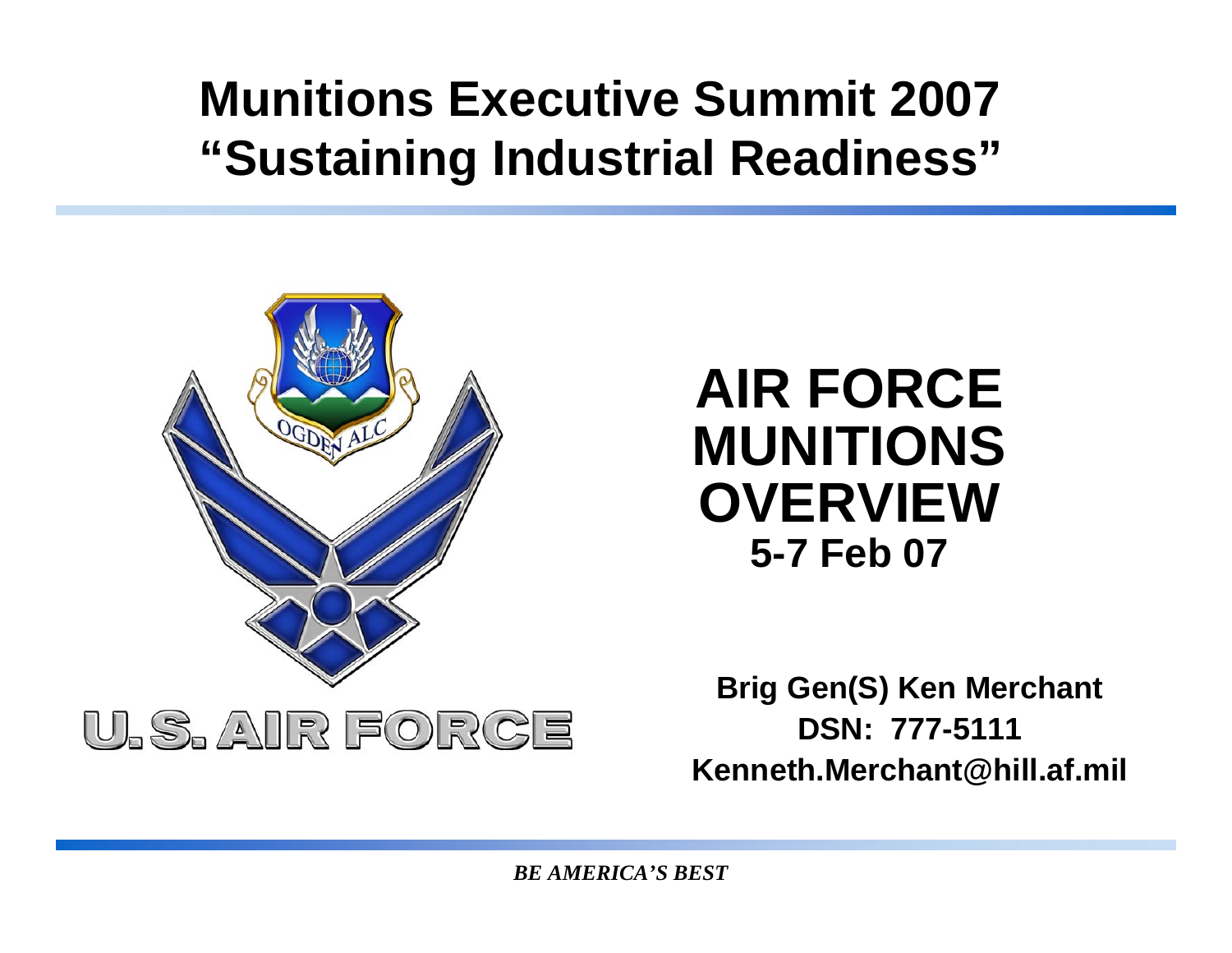

#### **Overview**



*O G D E N A I R L O G I S T I C S C E N T E R*

- **Air Force Armament Enterprise**
- **Contingency Sourcing**
- **Munitions Enterprise Challenges**
- **What are We (AF) Doing?**
- **How Can Industry Help?**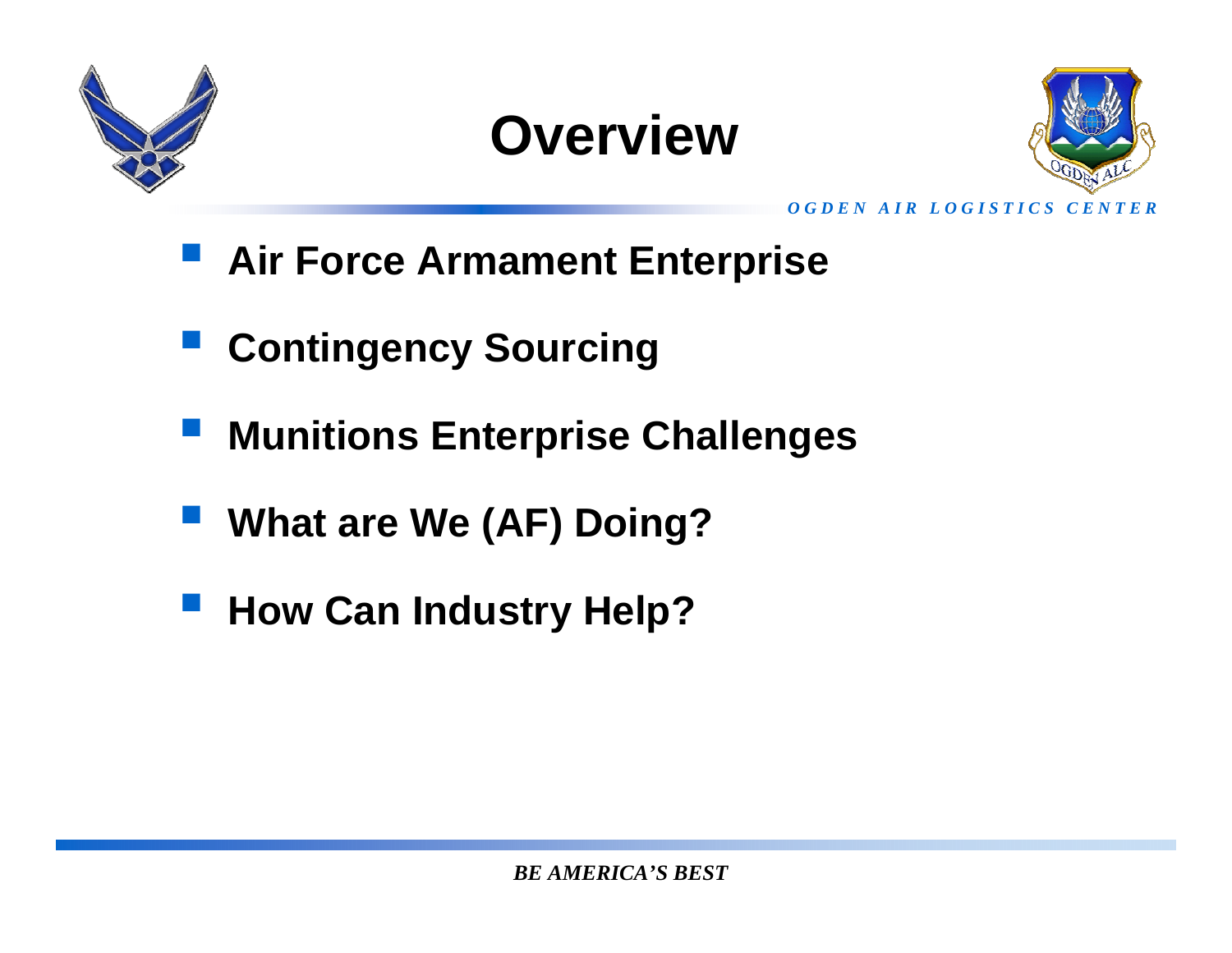

### **Air Force Armament Enterprise**



*O G D E N A I R L O G I S T I C S C E N T E R*

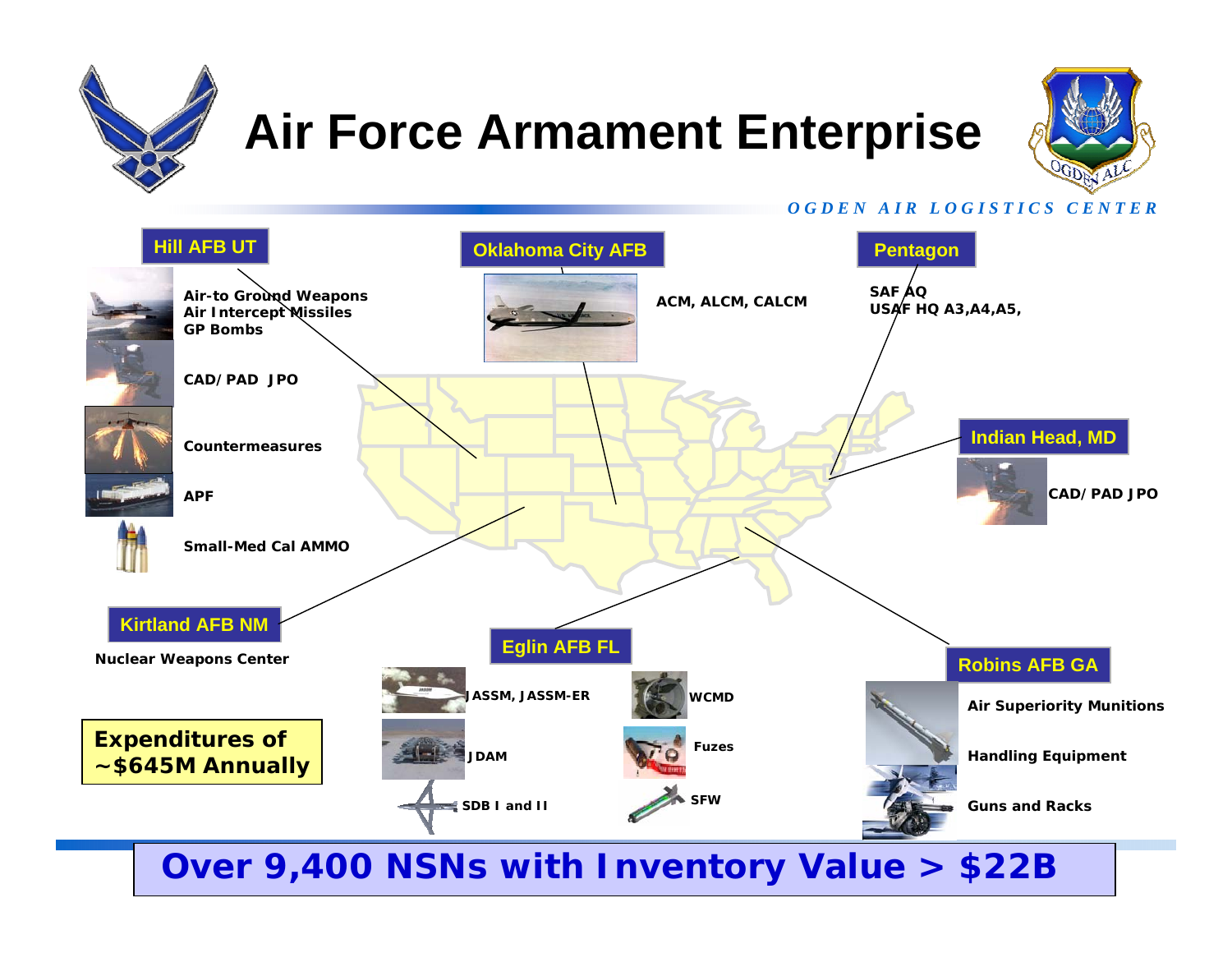



#### *O G D E N A I R L O G I S T I C S C E N T E R***Contingency Sourcing BASE X** • **Analyzes On-Hand Assets to Requirements** • **Submits Re Submits Re-supply Requests For Shortages supply Requests For Shortages ACP (505 CBSS) ACP (505 CBSS)** •*Deuters* **Options Make Sourcing Recommendation Make Sourcing Recommendation Submit to AF CAT for Decision Submit to AF CAT for Decision Execute to Sourcing Decision Execute to Sourcing Decision HAF/A4MW/A5RWFor Cross-Theater Support, Coordinate with Joint Staff Coordinate with Joint Staff***<u>Diptions & Make</u>* **Decision DecisionM Assess Requests for Inter Assess for Inter-Theater Support Theater Support ACP for Unsupportable Requests Approved Sourcing UTC for JOPES PIDShipping Information The Real World Sourcing Source Contract Contract Contract Contract Contract Contract Contract Contract Contract Contract Contract Contract Contract Contract Contract Contract Contract Contract Contract Contract Contract C**

*BE AMERICA'S BEST*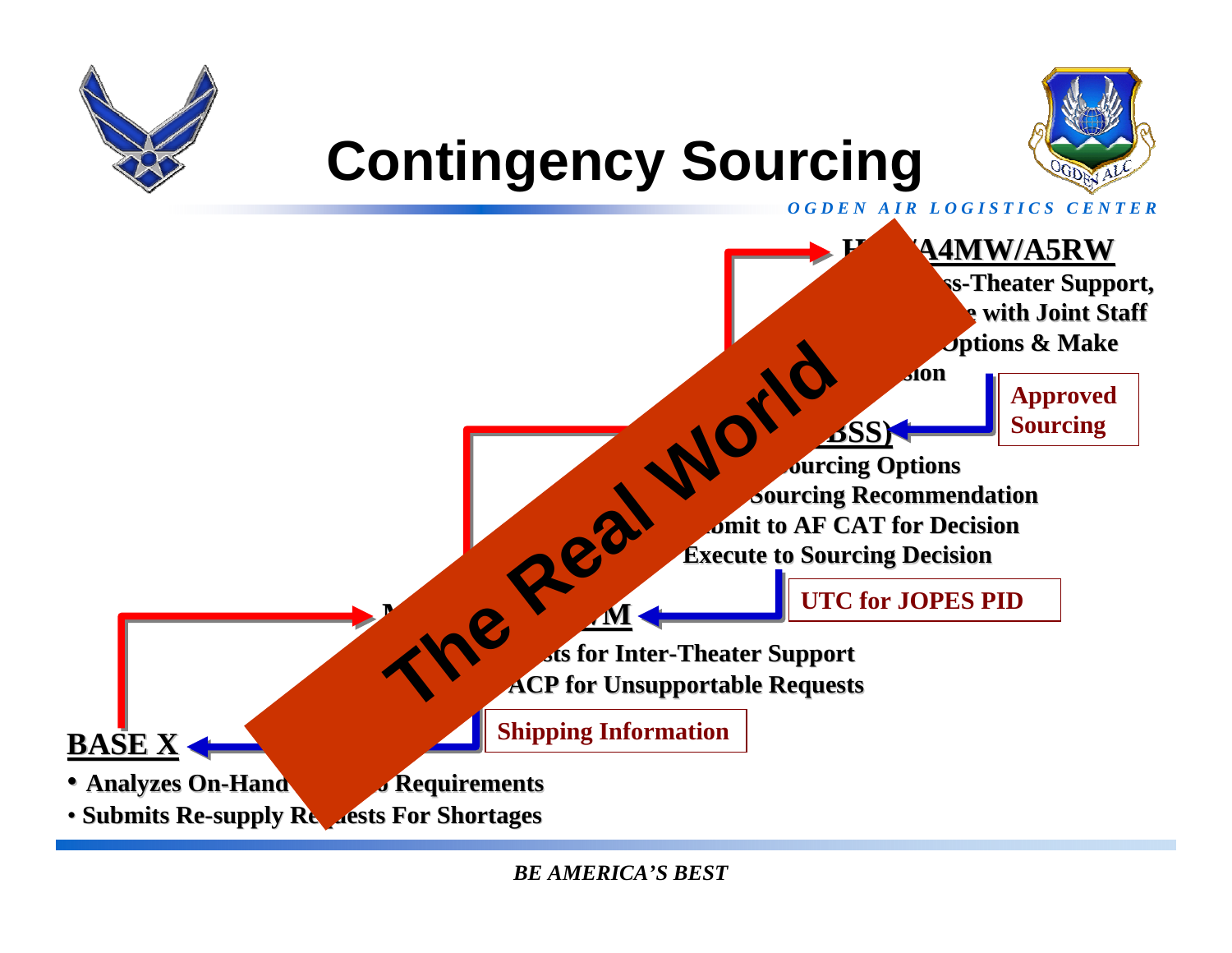

#### **The Real World…**



*O G D E N A I R L O G I S T I C S C E N T E R*

- **Requirements are driven by the Warfighter.**
- **Can't always wait for protocol !**
- **FMS can be a Driver !**
- **Industry Partnering is essential !**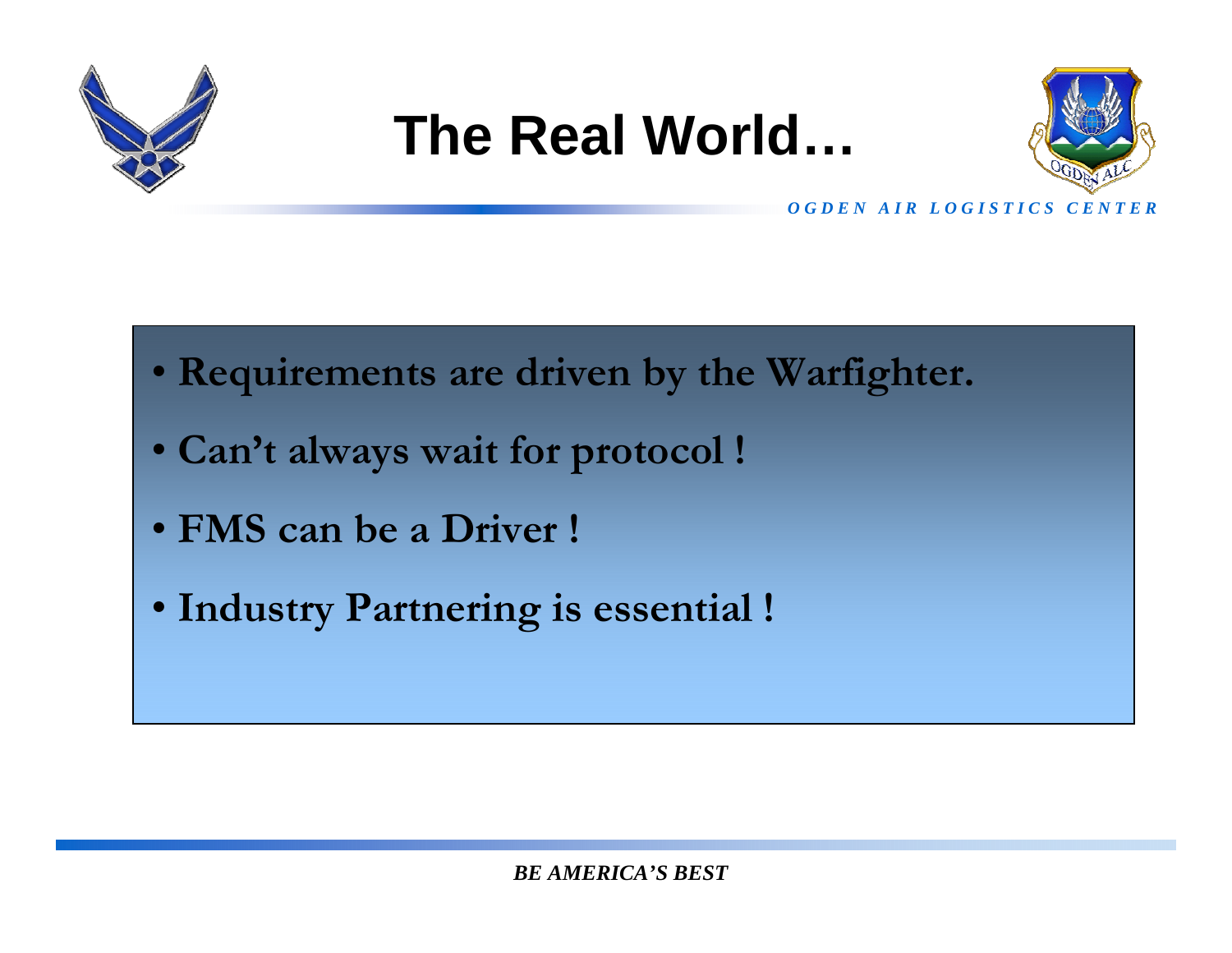

#### **Munitions Enterprise Challenges**



- **Very limited vendor base due to explosive product**
- **Majority of assets are time sensitive** 
	- $\overline{\phantom{a}}$ **Service/shelf-life considerations**
	- F. **Asset age-outs lead to reprocurements**
- $\mathbb{R}^3$ **Requirements for insensitive munitions (IM)**
- **Data systems based on aircraft and flying hrs**
- **Long-term storage and condition maintenance**
- **Growing (unfunded) demilitarization opportunities**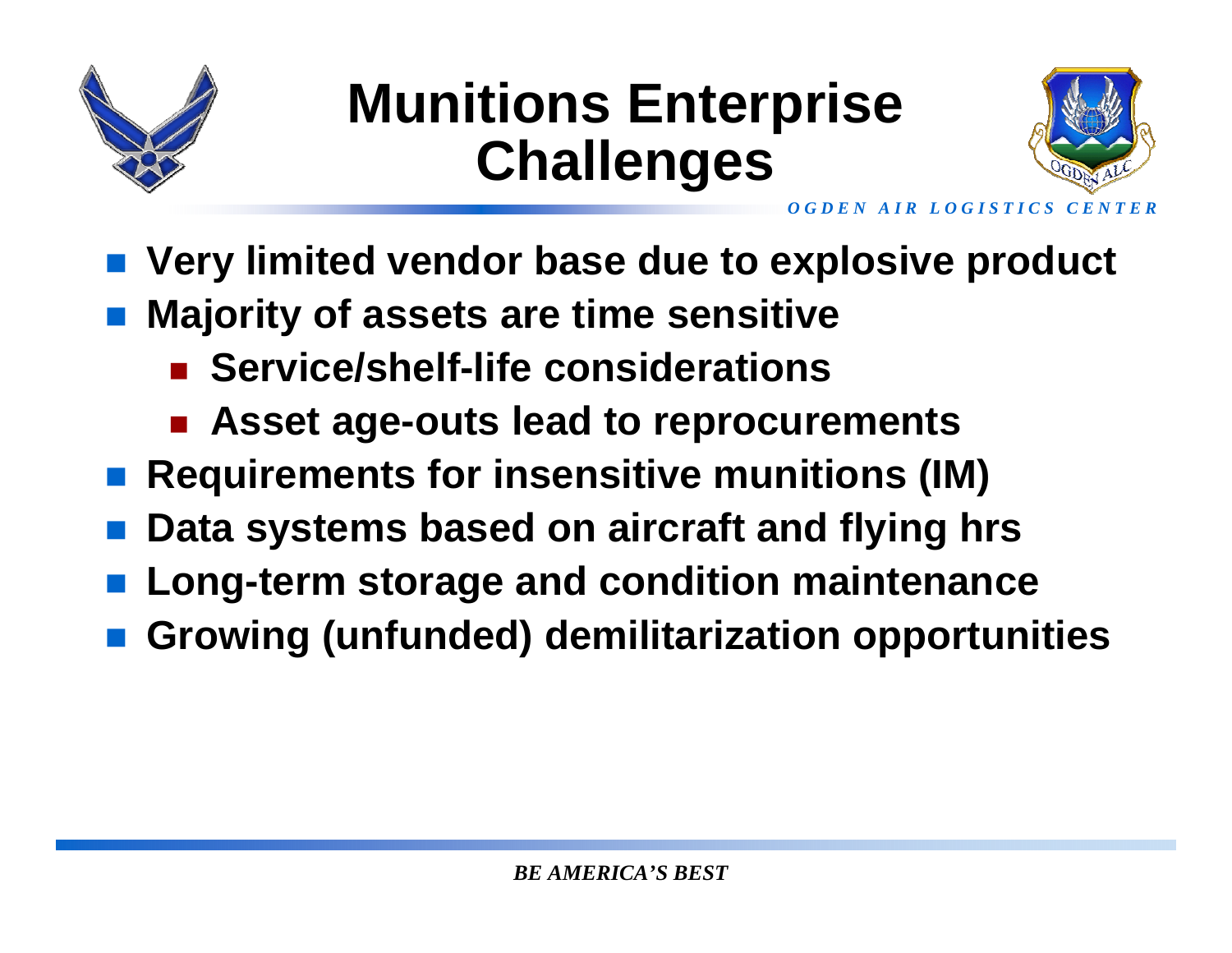

*O G D E N A I R L O G I S T I C S C E N T E R*

# **What Are We (AF) Doing?**

- **Organizational Transformation**
	- Consolidated Ammunition Control Point (CACP)
	- Established lean IPTs to work forecasting, **allocation, sustainment & distribution**
	- Focused on reducing duplication & improve flow **times**
- Implementing Item Unique Identification (IUID) for **improved asset management**
	- 784<sup>th</sup> CBSG has developed software tool that **assists munitions managers in deciding which assets to mark**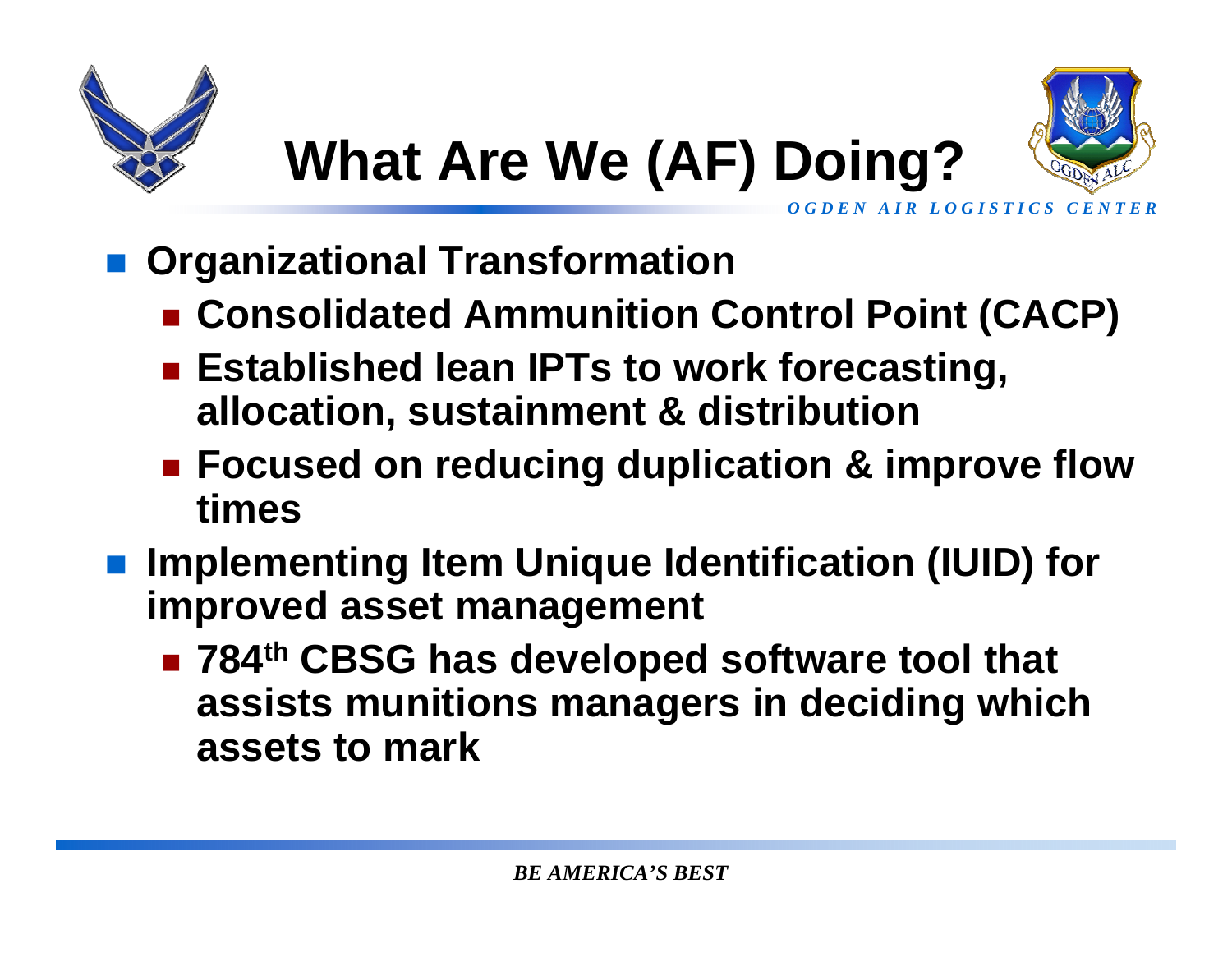

## **How Can Industry Help?**



*AIR LOGISTICS* 

- **Identify vendors capable of improving specialty components (GPS, communications, batteries, etc.)**
- Participate in development of improved, more **reliable fuzes for weapons**
- Partner with us on production and process control **improvements for our systems**
- Knock down barriers that prevent information **sharing among the Services and our contractors!**
- Assist with Item Unique Identification (IUID) **compliance**